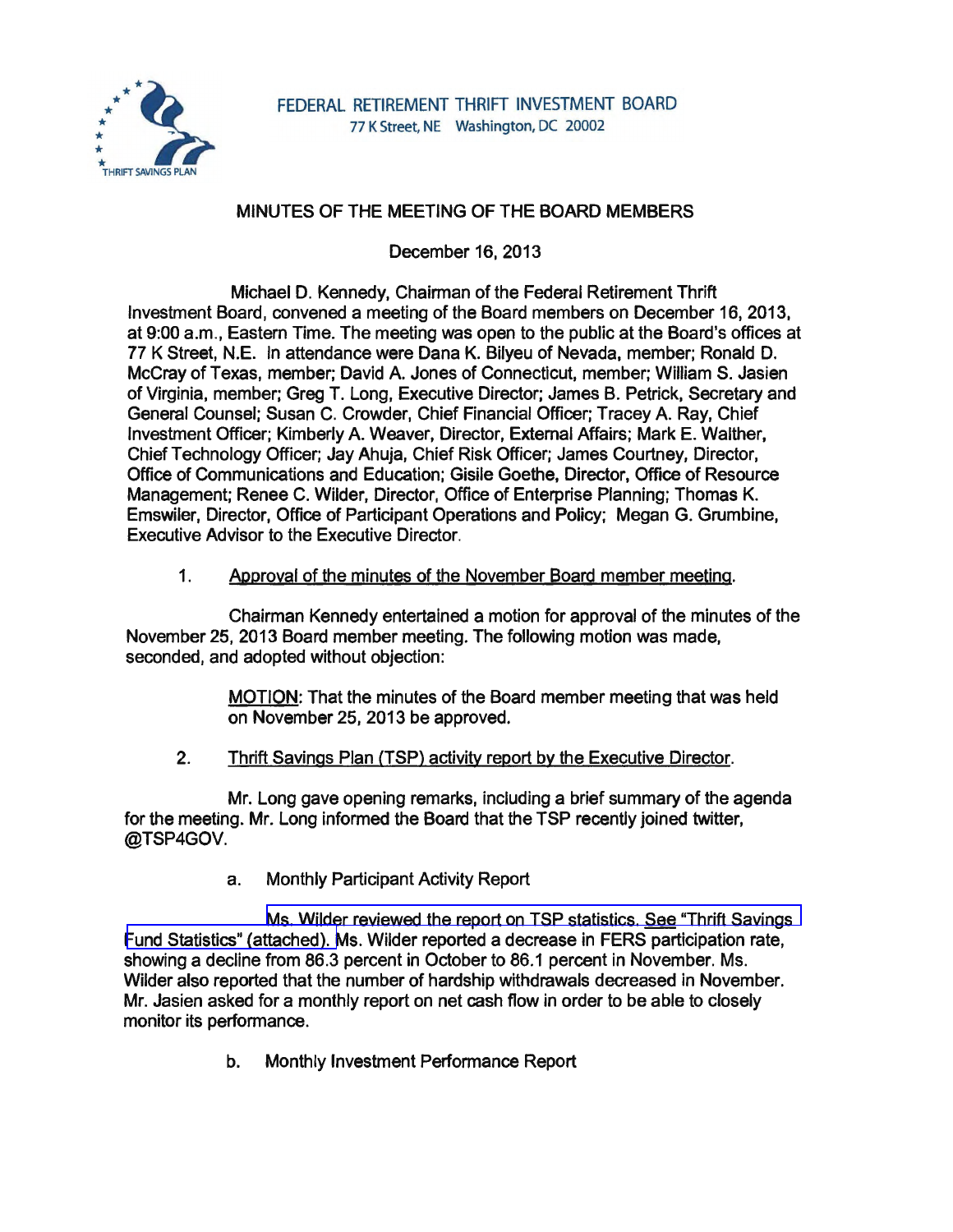[Ms. Ray reviewed the fund performance memorandum, entitled](http://www.frtib.gov/pdf/minutes/MM-2013Dec-Att2.pdf)  "November 2013 Performance Review- G, F, C, S, I, and **L** Funds" (attached). Ms. Ray reported that trading costs remain low for the year, and that there is some year-to-date tracking error for the Fixed Income Fund, Small to Mid-Cap Fund, and International Fund. For December, the F Fund is down .35 percent, the C Fund down 1.59 percent, the S Fund down 1.66 percent, and the I Fund down 3.68 percent. Year-to-date the C Fund is up 27 percent, the S Fund up 32 percent, and the I Fund up 16 percent. The F Fund continues to decline. Almost 900,000 participants are currently participating in the L Funds.

c. Legislative Report

Ms. Weaver provided an update on a Postal Reform bill that would allow the Postal Service to bargain with its unions over the TSP benefit. Ms. Weaver informed the Board that staff had met with the committee staff and offered technical corrections, and that Mr. Long would be drafting a letter to formally voice concern over the potential legislation.

Ms. Weaver reported that the House passed the budget bill, and that there is currently a three-tier contribution system for federal employees. If hired before January 2013, an employee pays .08 percent for their defined benefit. If hired between January 1<sup>st</sup> 2013 and December 31<sup>st</sup> 2013, an employee pays 3.1 percent, and an employee hired after January 1<sup>st</sup> 2014 pays 4.4 percent for their Federal Employees' Retirement System defined benefit. At this point there is no data on how this may impact employee TSP participation and contribution.

### 3. **L** Fund Default

Ms. Wilder updated the Board on the Agency's meeting with the Employee Thrift Advisory Council (ETAC) who agreed the Agency should pursue having the age appropriate L Fund as the default option for automatically enrolled participants. [Mr. Long recommended that this option be pursued through legislation \(memorandum](http://www.frtib.gov/pdf/minutes/MM-2013Dec-Att3.pdf)  attached). The following motion was made, seconded, and adopted without objection:

> The Executive Director shall pursue legislation to make an ageappropriate **L** Fund the default option for Thrift Saving Plan contributions by FERS participants.

### 4. OPOP Report

Mr. Emswiler gave a presentation on the Office of Participant [Operations and Policy \(attached\). Mr. Emswiler explained his office's mission of](http://www.frtib.gov/pdf/minutes/MM-2013Dec-Att4.pdf)  customer service, which includes responding to over 140,000 participant requests a month and encompasses topics such as court orders, loans, withdrawals, death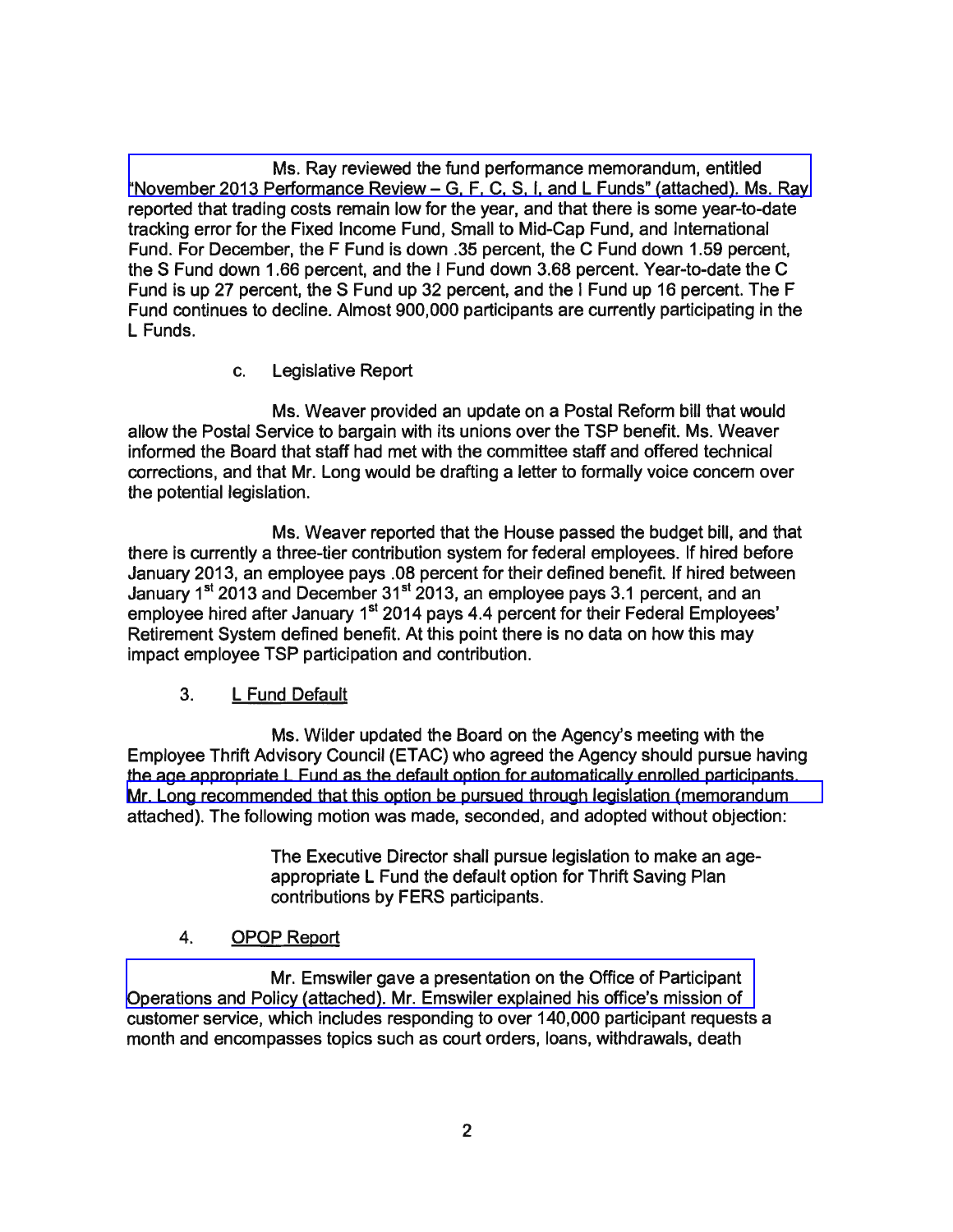benefits, and general questions about accounts. Mr. Emswiler presented an overview of his office's responsibilities and significant achievements.

#### 5. Financial Auditor Contract

[Mr. Ahuja presented a memorandum on the Financial Auditor Re-compete](http://www.frtib.gov/pdf/minutes/MM-2013Dec-Att5.pdf)  (attached). Market analysis was completed in April 2013 that determined there would be sufficient competition for the procurement of Financial Auditor services. Mr. Long's memorandum outlined the criteria necessary for the financial auditor, and sought Board approval to move forward with the procurement. The following motion was made, seconded, and adopted:

> The minimum criteria and evaluation criteria for competitive selection of the Agency's financial auditor, as set forth in the Executive Director's memorandum of December 6, 2013, are hereby approved.

### 6. OGC Report

[Mr. Petrick gave a presentation on the Office of the General Counsel](http://www.frtib.gov/pdf/minutes/MM-2013Dec-Att6.pdf)  (attached). He explained his office's mission to represent the interests of the participants and beneficiaries of the TSP by providing advice to the Executive Director, Board Members, and staff of the FRTIB concerning their legal duties and responsibilities. Mr. Petrick presented an overview of his office's duties, responsibilities, and significant achievements, as well as goals for the upcoming year.

#### 7. Calendar

The Board discussed upcoming meetings for the 2014 year, including the 2014 meeting start times of 8:30 am.

On a vote taken by the Chairman, the members closed the meeting at 11 :01 a.m. for executive session.

At 12:10 p.m., upon completion of the executive session, the members reconvened the open portion of the meeting.

Whereupon, there being no further business, the following motion was made, seconded, and adopted without objection and Chairman Kennedy adjourned the meeting at 12:10 p.m.

MOTION: That this meeting be adjourned.

Mat this meeting be adjourned.<br>
<br>
James B. Petrick